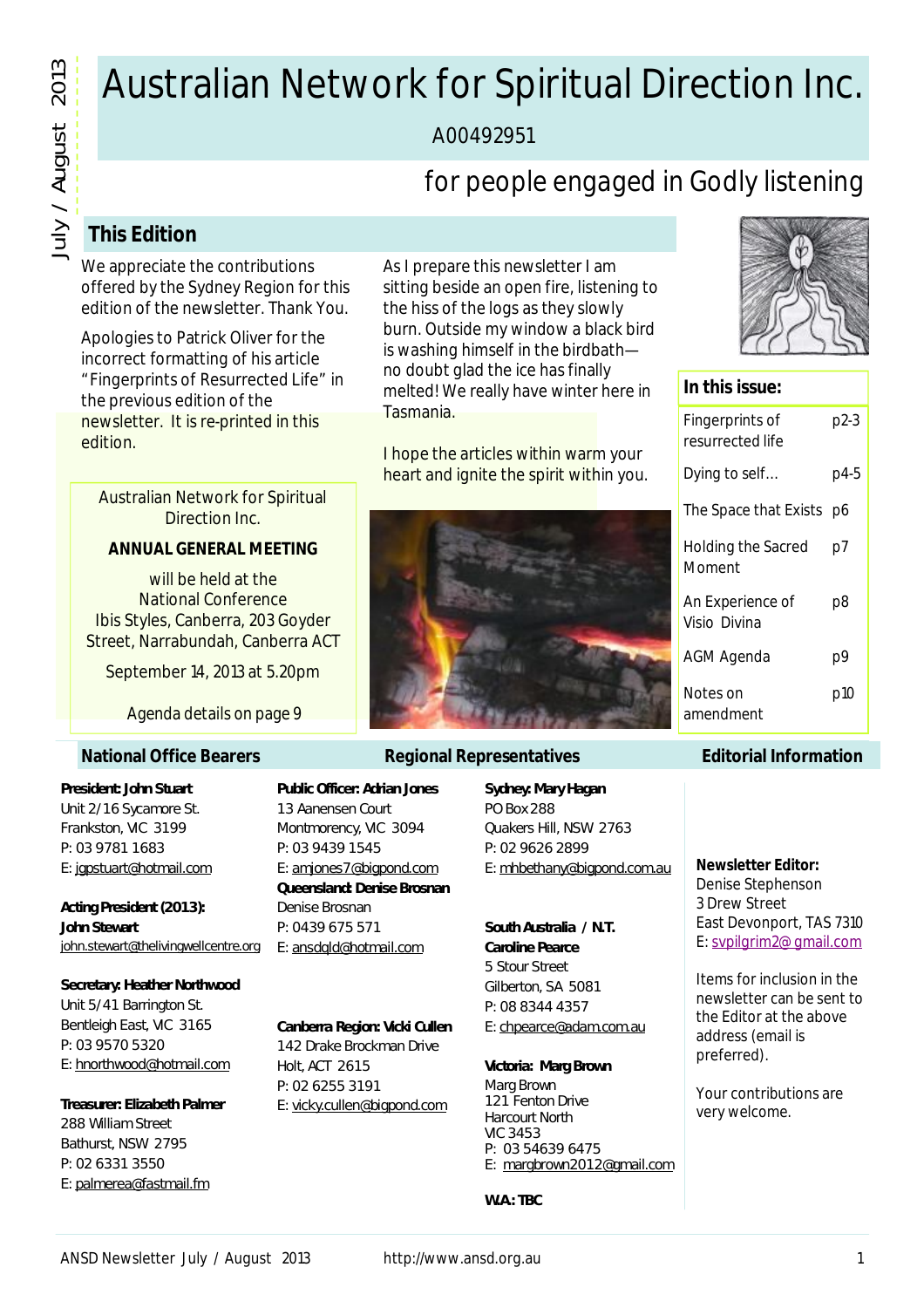### **Fingerprints of resurrected life** *Patrick Oliver*

*If* you've become aware that every fibre of your being craves to cling to that with which you've grown familiar – so much so that fear's fog prevents you from seeing what's in front of you …

yet you sense a still, small voice that resounds like a familiar footfall's echo in your heart, and it holds and heals the ache that had sprung from the dread of separateness …

*then you're embodying Mary Magdalene at the tomb* (John 20:11-18)

*If* ever your wounds of hurt, rejection and disappointment have locked you into endless rounds of ambiguity and anxiety, and culminate in an internal vow by you to never risk again, start again or trust again …

and then you gingerly accept an invitation to touch and be touched by the wounds of another …

these wounds can begin to melt the frozen feelings; they can soften the solidified soul and unbolt shut-tight eyes to the presence of faithfulness, Mystery and mercy.

If you've experienced this thawing,

*then you're embodying Thomas after the resurrection* (John 20:24-29)

*If* fear has ever plucked you up and dropped you into the wilderness of failure, the wasteland of folly and the quicksand of self-loathing, and all you can hear in your ear are the saw-toothed shrieks of criticism and condemnation –

but then in a moment of transparency you hear a truer song of your soul that tells you not only what you really desire, but also that *you're desired*; not only what you really wish to choose, but also that you're *being chosen*; and not only that there's one to whom you really wish to give your heart, but also that this one has *already given their heart to you* …

If this makes you ready to meet any twist of fate because you know you're *truly loved* …

*then you're embodying Peter after the resurrection* (John 21:15-19)

*If* you've ever been privileged to have been held by another's listening heart, you may suddenly sense your soul aflame –

because what you previously regarded as random and formerly discarded as dross actually is woven together with a cord which caresses your splintered spirit, and which connects you with the larger story of broken and blessed humanity.

If this has been a part of your pilgrimage,

*then you're embodying the Emmaus journey* (Luke 24:13-35)

**If** you've ever let the veils fall and you've realized that even though the old ways of meeting life have served you well,

almost without recognizing it something has taken you past the need to cling

> *to accustomed habits to favoured rituals to people you thought you couldn't live without to situations you thought you couldn't do without to perceptions you surely couldn't function without to what you were sure you couldn't possibly surrender to the fear of letting go, so you could learn that real presence can be experienced through absence*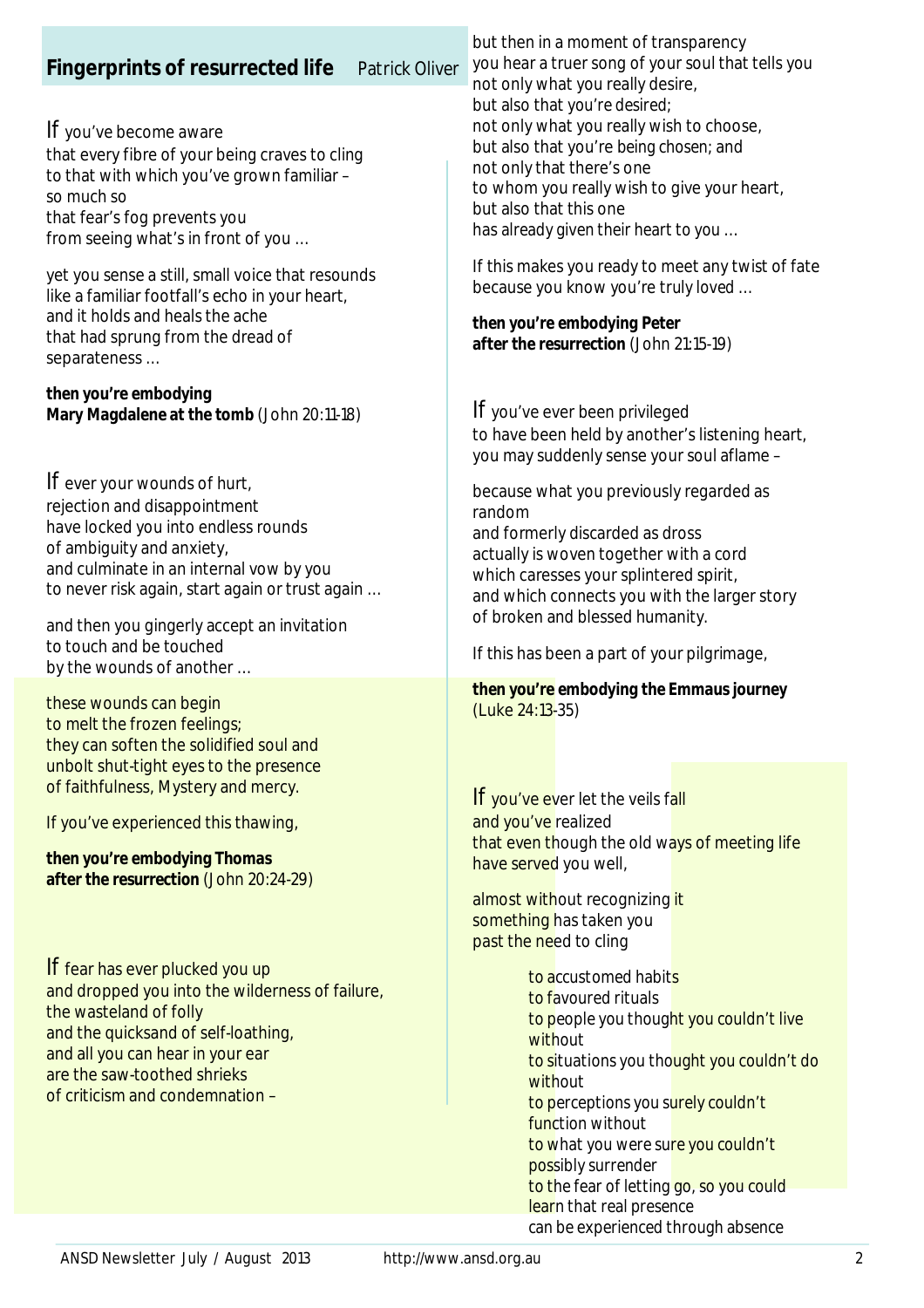#### *Fingerprints of resurrected life (cont.)*

If you find you've ascended in these ways  $$ not through your own cleverness but through a grace-ful surrender to a higher intensity of seeing –

it becomes impossible to go back to where you were living before …

you begin to see all of life – the trees, the ants, your next-door neighbour, your enemy – as dwelling places of the divine, and you know in your deepest cells that the divine heartbeat and yours are and always will be the one heartbeat …

If you can identify with such a gift,

*then you're embodying the spirit of the Ascended Jesus* (Mark 16:9-20)

*If* you've ever noticed that your heart's doors, which previously had been deadlocked

> *by the dread of the different by the terror of failure by the fear of disparagement by the ache of inadequacy*

are now being opened wide to the world …

If you've become aware of an inner fire that has been burning there for some time, and it is giving you a desire and energy to fully come home to yourself – you'll discover that

> *reticence is outloved by daring distrust is outloved by faith, and narrowness of vision is replaced by seeing what is most truly human and most truly divine in all whom you meet.*

If you've found this fire has burned within you,

*then you're embodying the spirit of Pentecost* (Acts 1:1-47)

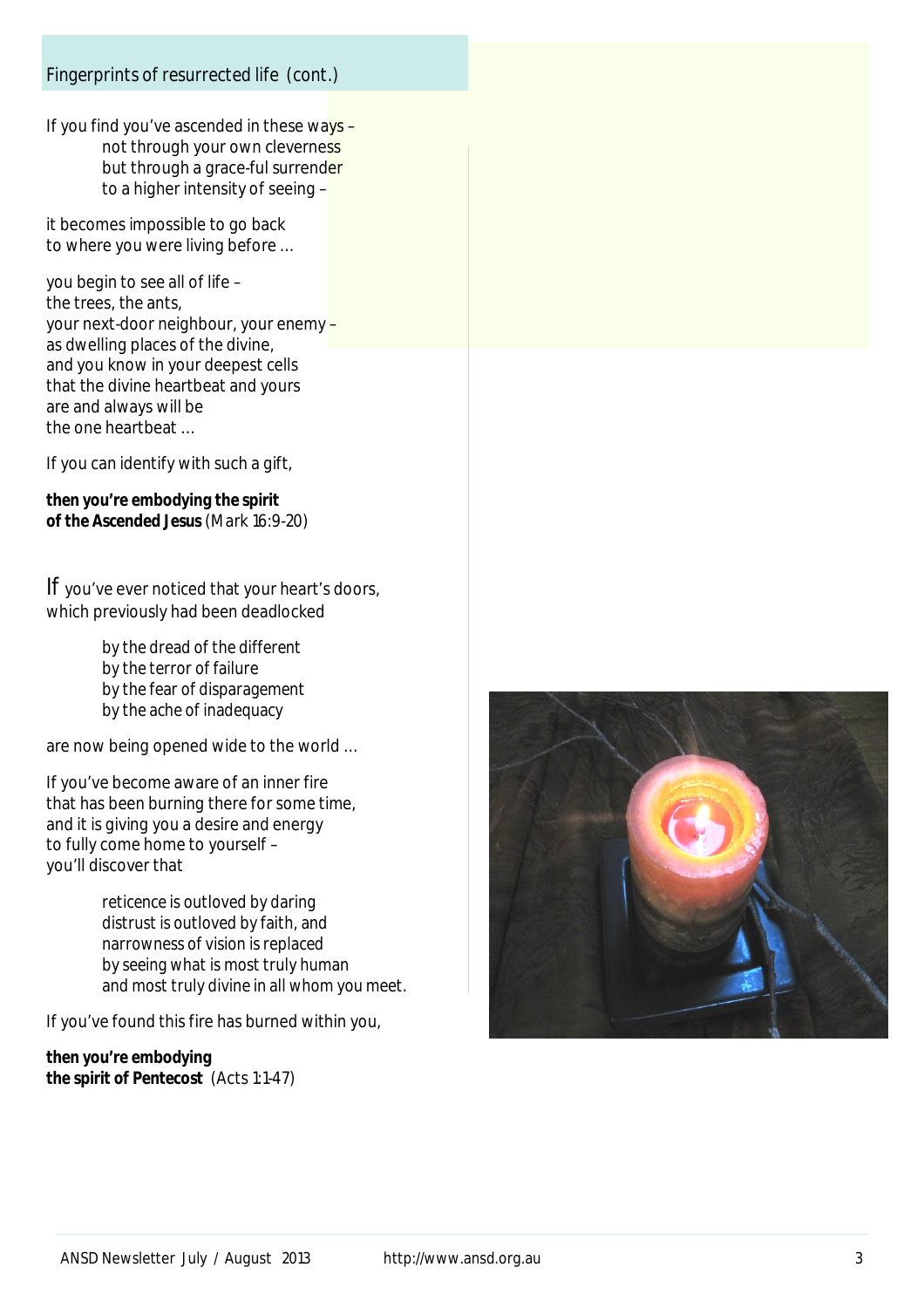### **'Dying to self ... that in rising with Him, we might walk in newness of life.'**



*Bronze entrance door to Santa Maria del Angeli, Rome*

'Verily, verily, I say unto you. Except a kernel of wheat fall into the ground and die, it abideth alone: but if it die, it bringeth forth much fruit' (John 12:24)

The Resurrection imbues our most human struggles with powerful transcendent meaning. Through the mystery of the death and resurrection of Christ we can enter the mystery of our own painful 'small dyings' where it seems that the spirit is taxed almost beyond endurance, and where we feel that it is only by God's Grace that we manage to struggle through the darkness towards the light of new life and greater fruitfulness. In this place of pain, we may see our struggle mirrored in Christ's journey and catch just a glimmer of His truth ... if only 'as through a glass darkly.' (1 Corinthians 13:12) Only by moving beyond the wounded self, is there the possibility of growth, and the fulfilment of Christ's promise: 'I came that they may have life, and have it abundantly'. (John 10:10)

These crises are of a different magnitude and nature from the common ordeals of daily life, for however difficult these may be, they at least leave our existing frameworks of meaning intact. But a crisis marks forever a turning point in our life. A sense of self, and of the past, present and future can be called into question and familiar structures disintegrate. It may happen as the result of the death of a loved one, the ending of relationship or job or the pain and fear of illness, exile, war or natural disaster. But it may also befall us in the shape of new and undreamt of possibilities in relationship and vocation that shatter previously held beliefs, understandings and expectations.

Dame Julian of Norwich in her Revelations of Divine Love ... speaks of the 'firmament, the very earth itself, beginning to lose their nature with sorrow'. We too may experience this 'loss of every kind of comfort, except the deep, quiet keeping of God' as we await our own rebirth in joy and hope.

Sarah Bachelard, (Experiencing God in a Time of Crisis, p 57), defines the characteristic suffering of all crises as the collapse of the very framework which could have helped us make sense of the experience. We may find ourselves crying with Christ 'My God, my God, why have you forsaken me?' (Matthew 27:46 and Mark 15:34).

And yet the way we cope with the struggle has something to do with the whole issue of what it means to be a spiritual person. The journey is *from pain and destruction* to hope and resurrection. As Joan Chittester says 'Life forges us in struggle and we move forward with new insights and a new heart.' (Scarred by Struggle, Transformed by Hope, Preface, p X)

St Paul knows 'that suffering produces perseverance; perseverance, character; and character, hope. And hope does not put us to shame, because God's love has been poured out into our hearts through the Holy Spirit, who has been given to us'. (Romans 5:1-5)

And the words of Dame Julian offer gentle encouragement: 'If there is a lover of God anywhere on earth who is always kept safe from falling. I know nothing of it – for it was not shown me. But this was shown – that in falling and rising again we are always held close in one love.... and in exchange for this little pain that we suffer here, we shall have a high endless knowledge of God, which we could never have had without it.'



*The Holy Spirit in the church of St Peter and Paul, Stockholm*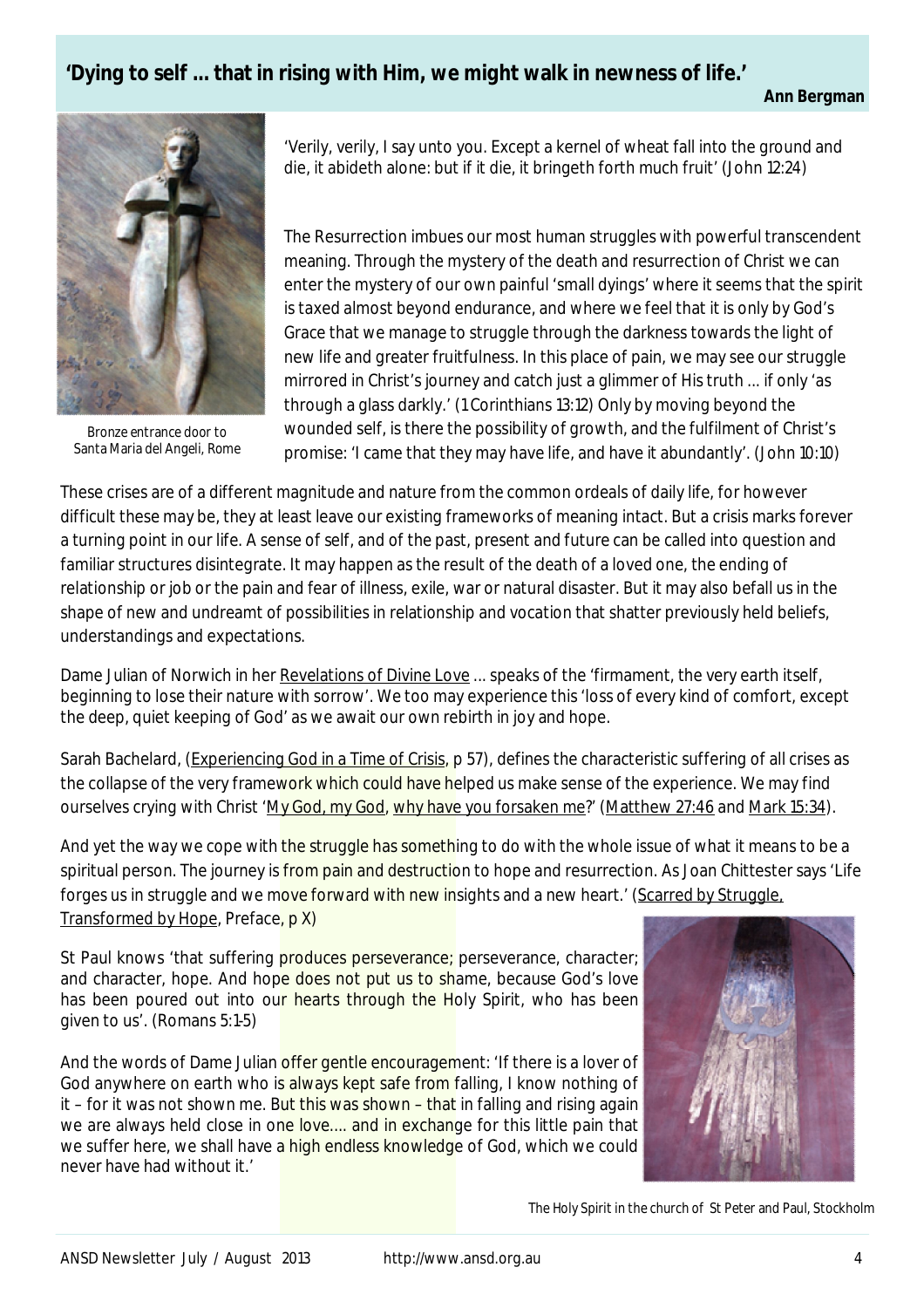After a time of crisis we never resume our lives in quite the same way. We are transformed and can now recognize the fragility of the props which never could fully protect us. We learn that in the 'twinkling of an eye', all we depended on for our sense of meaning can be swept away. We can disintegrate into anxiety and despair, darkness and death, or we can move into a new place of reintegration where we can leave behind our delusions of security and enter a new freedom which comes from having passed through the abyss ... and having survived. This death to our former self and resurrection to new life paradoxically brings freedom and release – 'death' no longer has dominion over us as we have moved beyond fear. **'**For the message of the cross is foolishness to those who are perishing, but to us who are being saved it is the power of God.' (1 Corinthians 1:18)

Ann Bergman

#### **References:**

#### **Bachelard Sarah, 'Experiencing God in a Time of Crisis', Convivium Press, Meditatio, 2012**

Chittester Joan, 'Scarred by Struggle, Transformed by Hope', Wm.B.Eerdmans Publishing Co, 2003

Norwich, Julian of, 'Stations of the Cross, A devotion using The Revelations of Divine Love of Julian of Norwich', St Laurence Press, CCSL, Sydney, 2007)



### Dying to self ... *(cont.)* **ANSD National Conference 2013**

**September 13-15, 2013**  The Ibis Styles Hotel—Narrabundah, ACT

### "Spiritual Direction: The Time is NOW"

Lucy Abbott Tucker and Sue Dunbar are the joint speakers. They will situate the ministry of spiritual direction within the context of the new cosmology and reflect on the implications for ourselves and our work as spiritual directors. There will be opportunities for discussion and personal reflection with several options for creative processing being offered on Saturday afternoon. This promises to be a challenging and thought provoking conference.

#### Presenters

**Lucy Abbott Tucker:** Lucy is a popular and gifted workshop presenter in the USA, where she has been part of the Institute for Spiritual Leadership in Chicago since1984. She is often a presenter at Spiritual Directors



International conferences as well as offering retreats

and workshops in the USA, Canada & Europe.



**Sue Dunbar:** Director of Barnabas Ministries Inc, an ecumenical agency offering spiritual care and nourishment for those on the journey of faith. Sue is director of two

training programs in spiritual direction and is an experienced spiritual director, supervisor, and workshop presenter. Sue is a past President of ANSD.

#### **Cost:**

Live in - full conference Single \$590.00 Twin Share \$470.00 Live out – full conference \$225.00 Live out – conference only \$180.00

#### **For more information or to receive a registration form contact:**

Local ANSD Rep: Rev Vicky Cullen P: (02) 6255 3191 / E: vicky.cullen@bigpond.com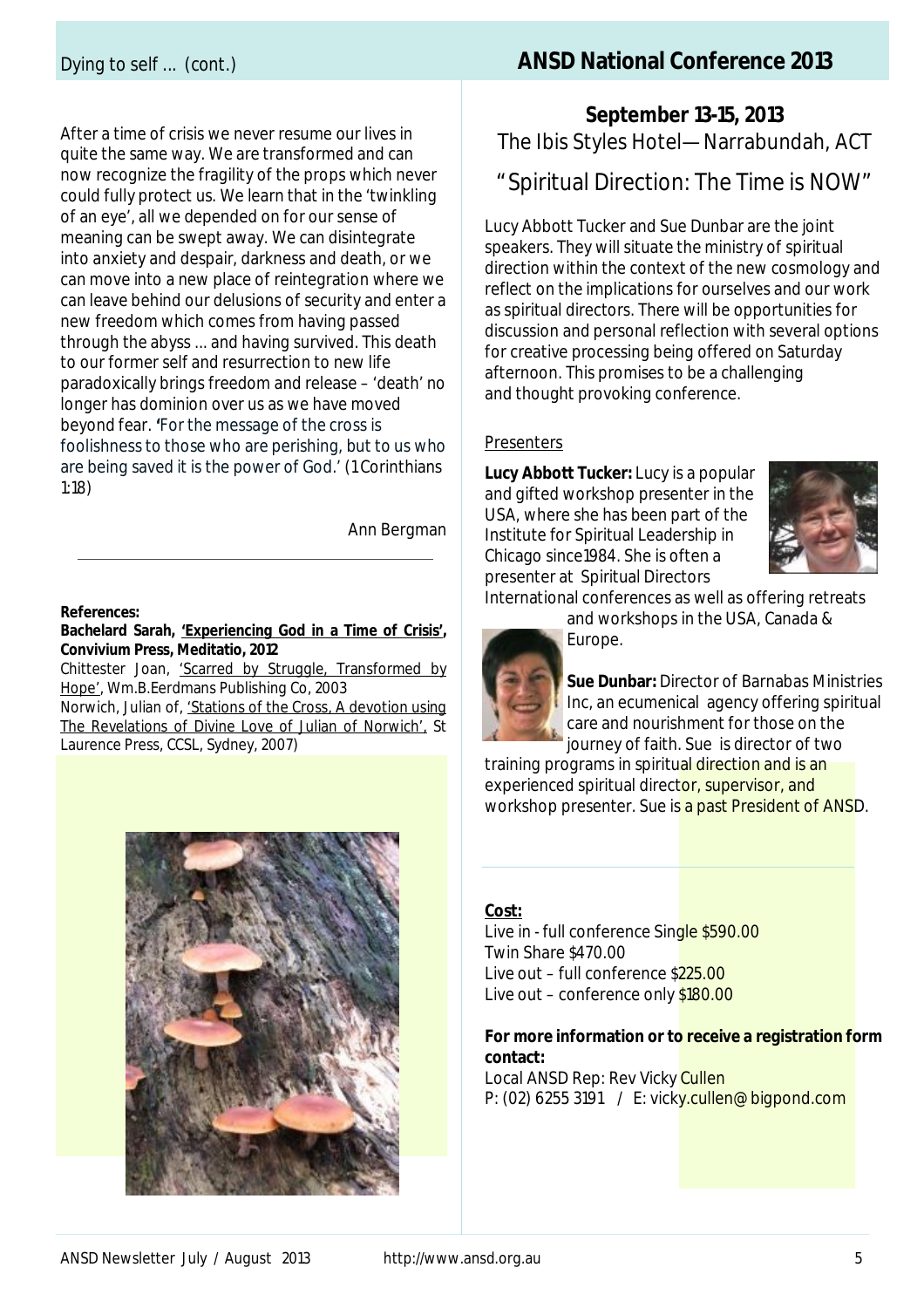### **The Space That Exists** *Anon.*

Never mind what went wrong and how I come to find myself on the outside of a life being lived '*on the inside'-*

It's irrelevant now.

What is relevant is the *space* that exists not only between my husband and I (large physical space with its razored jagged edge, steel doors, grey ground) - but also between You and I.

'You' being the rest of us.

It's a space that lies heavy between us- it becomes larger and exposed when one of you politely asks me

*" So- is your husband around? What does he do?* "

The answer lies waiting. I've rehearsed my lies so many times. *Get the story straight.* A silence always falls before I venture forth with the story chosen for that day..

To say :

" He is away at the moment"

-makes my husband seem busy, unavailable, uncaring and absent. ( which he is not). Perhaps he is a hardworking professional? Overseas a lot- that will pass for a whileuntil you get to know me then, " gosh, he really is away a lot isn't he…?? And so it goes on. You see him as distant, must be having an affair … The lie is grossly untrue and I feel sick saying it.

But to say

"Oh, It's just me and my daughter" puts me under the judgemental gaze that is so often cast upon the single mother - yes, even today- I feel it – not a sympathy vote, more of a " oh, she couldn't keep her man.."

But he hasn't left us and it's not true and it makes me sick to say it.

To even say

"Oh, we're having a trial separation"

brings forth cool judgement again( oh, they have a baby... How COULD they? They're not trying hard enough) (which we are)

I can hear you thinking- why doesn't she just tell the truth?

The Truth? Why don't you try my truth on next time someone asks you where your husband is- I dare you to say

"oh, he's in prison" Now watch the horror it brings forth -horror thinly

disguised as shock.

Now feel that polite, dark intrigue within you all… *What did he do???*

It doesn't matter if I dare utter he is innocent. Your ears have become closed at the mere mention of the word gaol. It was a definite full stop in your head.

*You don't believe me.* 

"Silly woman, she's in denial" you all think- Of course he is guilty. The jury said so- 12 people can't be wrong, " and some of you laugh.

Somehow, in the utterance of those few words I have become tainted in your eyes, somehow 'less than you' someone to steer clear of- *after all you don't want your children to come in to contact with someone in gaol do you?*

And so the space between you and I grows larger and quieter. Sure there's a few of you who want to know all the gory details- and others of you who feign sympathy "that must be hard" you say- simply to fill the space.

But the space keeps on growing. Some of you mean well, but the space is empty... you stop phoning. You don't bring your kids over to play. You talk about me not to me and I am left behind.

So this is why I choose not to share it with you. Because this space, no matter how large- is also private.

It's my secret because it has to be.

This space, this private space that is also so public is fragile. I keep it close to me- because I fear your judgement.

Your eyes hurt me. Your absence silences me.

I don't expect you to understand. I wouldn't have. *Before.*

So I keep it close to me to keep your whispers, your sniggers, your retreating footsteps, your changing gaze, your dwindling presence -from harming me further.

If only your eyes were open.

If only your eyes were open. And seeing. I, we, have done nothing wrong.

If you could see me you might hear me. And if you heard me, you might see me

- as a woman, a wife, a mother.

A woman with a husband and a child.

ANON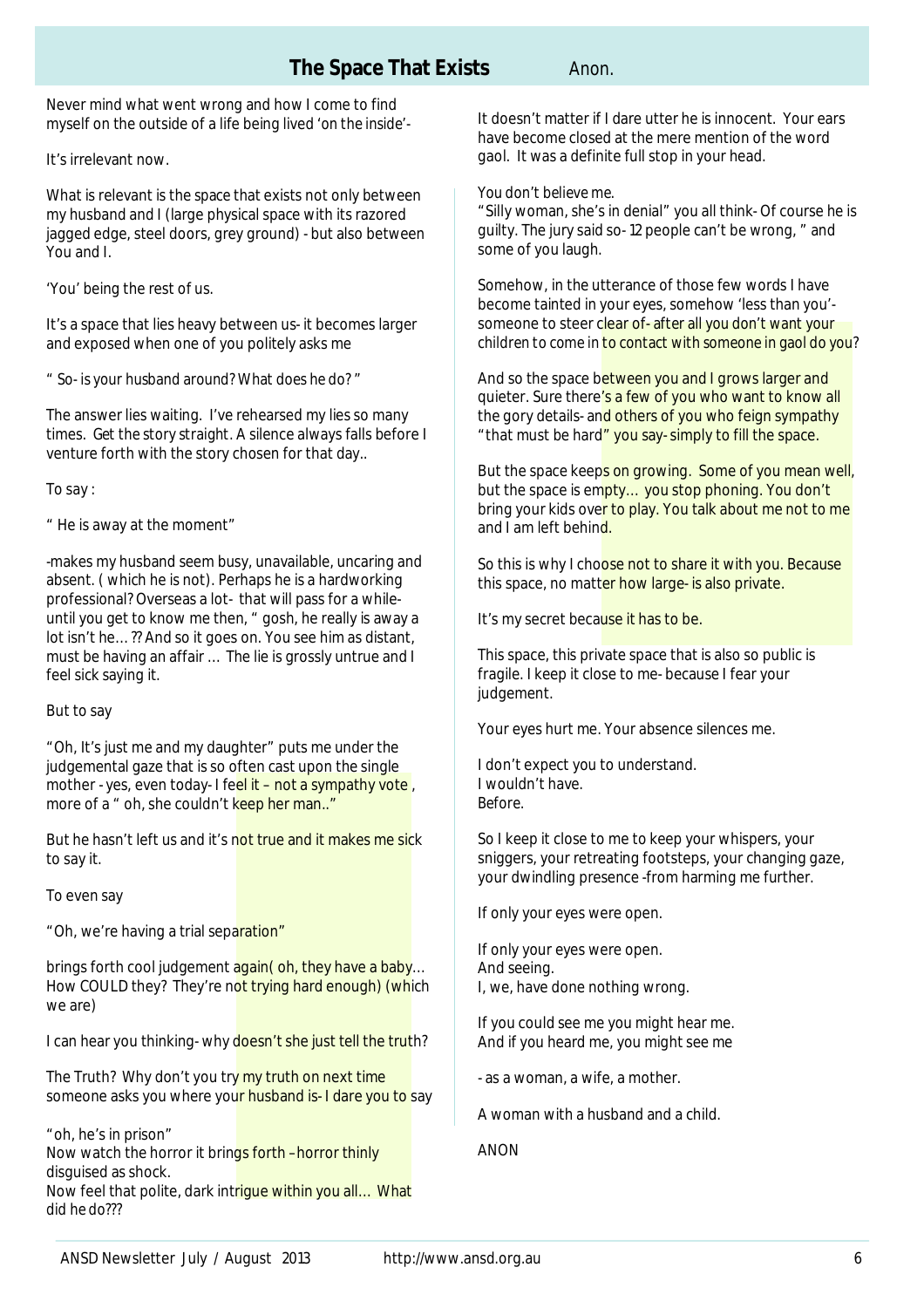### **Holding the Sacred Moment** *Colleen O'Sullivan rsj*

Christine Valters Paintner's in her recent book *Eyes of the Heart: Photography as a Christian Contemplative Practice* describes photography *as* "Writing with Light'. She sees it as a way of holding the sacred moment indefinitely so that it can be reflected on and integrated more deeply into the life of the individual or group.

At the May meeting of the Sydney ANSD group we explored a little of the way we could use out own photos in contemplation and ways in which we could invite our directees to do the same. The group were invited to bring their digital cameras to the meeting and did so. It turned out we had a continuum of photographic talent. There were one or two who had never used a digital camera and, at the opposite extreme, some marvellous photographers who had a wealth of wonderful photos and photographic skill. One had bought along a photographic book she had designed and set up with reflective text accenting each photo or group of photos. She generously shared this with the group. When the photos were taken that afternoon, however, even beginners produced some amazing shots.

Our group began using the reflective process Paintner calls *Visio Divina*. This way of praying is adapted from *Lectio Divina* and uses images to focus the reflection process. For this section of the session we used "Shadow Cards from St Luke's Innovative Resources. Each image in this set contains some incongruity which can startle the person praying into deeper awareness.

#### **The process of** *Visio Divina* **is as follows:**

1. Each person in the group has an image (a card or their own photograph). They close their eyes and enters a period of quieting down through breathing, allowing any tension or stress flow out of them. They are invited in this space to become aware of the Spirit of God, the Spirit of Light's presence within.

#### Pause

2. When ready the leader asks the group to open their eyes and focus on the whole image in front of them. They become familiar with the photo. As they gaze on the image each one allows any thoughts, feelings or connections to arise and accepts all non-judgementally and compassionately.

- *3. The leader then offers reflective questioning at this point:*
	- a. Is there an invitation being offered to you?
	- b. Is God inviting you, via this image, to move, reflect on, to be part of something new, to be aware of life in a different way?
	- c. What response is being asked of you now?
- 4. Sit in gratitude for what has happened for you during this reflection.
- 5. Now once more allow yourself to look at the image. Is there anything else speaking to you?

#### **Bring the reflection to a close.**

After the reflection the group discussed two specific elements of photography. The first was the importance of light and shadow in photography as Rumi said: *You must have shadow and light source both.* The second was the Japanese concept of *Wabi-Sabi: beauty to be found in imprecision and decay.* Each then took their own photographs exploring the latter concept in particular. Even though the area was limited the resulting photos, shared in small groups and discussed were amazing.

Photography can be a deep prayerful process as opposed to much of the way it us used in our press today. Paintner's small text offers a wealth of way of deepening our awareness and mindfulness of the world in which we exist as co-creators with God. It offers us a true way into the sacred and we discover the truth of the following text of Revelatiosn3:8 *Behold I have left an open door before you which no one else can close.*

*Colleen O'Sullivan rsj*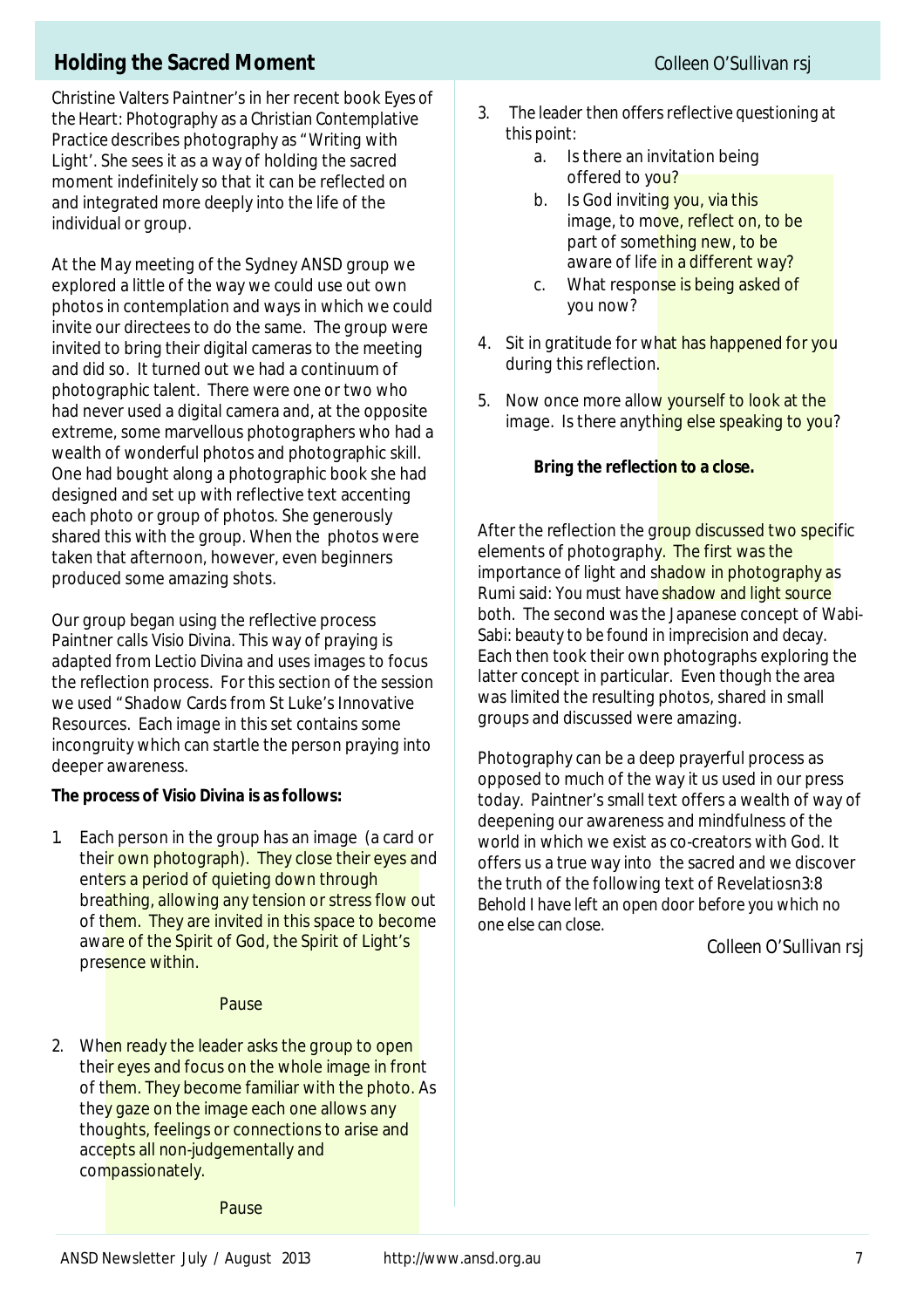### **An Experience of Visio Divina** *John Connor*

As one who is drawn to imageless contemplative prayer, after the pattern of 'The Cloud of Unknowing," it was helpful to be introduced to a visual way of praying through the way of 'Visio Divina'. Colleen O'Sullivan introduced us to this experience at the May ANSD meeting of our Sydney ANSD group. As with Lexio Divina it is a way of praying that involves the use of the imagination. It includes noticing 'what memories, images and feelings are being stirred within us.'

I chose to practice Visio Divina while sitting in the hermitage at the back of our garden in the Blue Mountains, overlooking the Australian bush. I did not use a camera. My 'soft gazing 'was directed through the hermitage window to the garden and bush beyond. Let me move now into the present tense as I describe my experience.

I follow the direction to move inwards, closing my eyes. Becoming aware of my breath, I seek to call to mind the image of the Spirit of God, breathing life into me.

As I breathe out I allow my 'body to relax and release into this moment of time." As I engage in this gentle rhythm, I feel myself relaxing and being drawn through the Spirit into the present moment. This is a movement I find both challenging and helpful as I come from the 'head space on the enneagram.' So I seek to move with the help of the Spirit and the breath from the head down into 'the heart centre'. I am aware of feelings of relaxation and peace as I stay with this experience.

I now open my eyes and 'cast a gentle gaze' through our hermitage window to the landscape beyond. It is a very wet landscape as it has been raining through the night and into today. It is mainly a landscape of native Australian vegetation that I see, with many eucalypts, grevillias, banksias and ferns. In the valley there is a rich green floor, characteristic of Blue Mountains 'hanging swamp'. In the foreground there are non natives - a hazelnut bush, a 'temple tree' , and growing on the verandah post a virginia creeper. All three of these deciduous plants are devoid of leaves as we are now in midwinter. In the far background there are some very tall eucalypts gently swaying in the wind.

I am drawn to the deep green of the valley floor, with a few emergent gums. It is beautifully green and verdant. I am also drawn to the contrasting dark browns of the deciduous trees that have now lost all their leaves.

As I allow these two contrasting elements of the landscape to unfold in my imagination I am reminded of earlier lovely glades – of a photo of an English glade that 'soothed my fevered brain' when studying for the School Leaving Certificate when I was a teenager. Also of such glades seen in other parts of the Blue Mountains and on journeys in the UK. Contrastingly the browns of the deciduous trees bring memories that are less strong but as I gaze at them they do stir feelings of loss and sadness.. As I reflect on my life now these trees and bushes remind of the realities of the ageing process and I am again conscious of my very real mortality. I am now in my seventies and have only a limited number of years left in this world.

The green of the valley floor brings to mind the contrasting energy of life and of God's creation and deeper still the warmth and energy of the Spirit of God in all of life. It draws me, too, to the wonder of the ongoing life of the soul beyond the darkness of death.

So what is the invitation that comes to me in the midst of this Visio Divina. It is to be present to the realities of my life now and to nurturing an openness to the Spirit of God in all that I see and experience – to nurturing the life of the soul. It is a call also to me to come into the present moment, that present moment when the Spirit seeks to reveal God's love and life to me.

So once again I connect with my breath; with breathing in divine gratitude for all that the Divine Spirit has revealed to me in this experience. I close my eyes, release these various images that have come to me and return to the contemplative stillness of being in the presence of God, opening my Spirit to God's loving presence, drawn by the 'sharp dart of longing love."

*John Connor*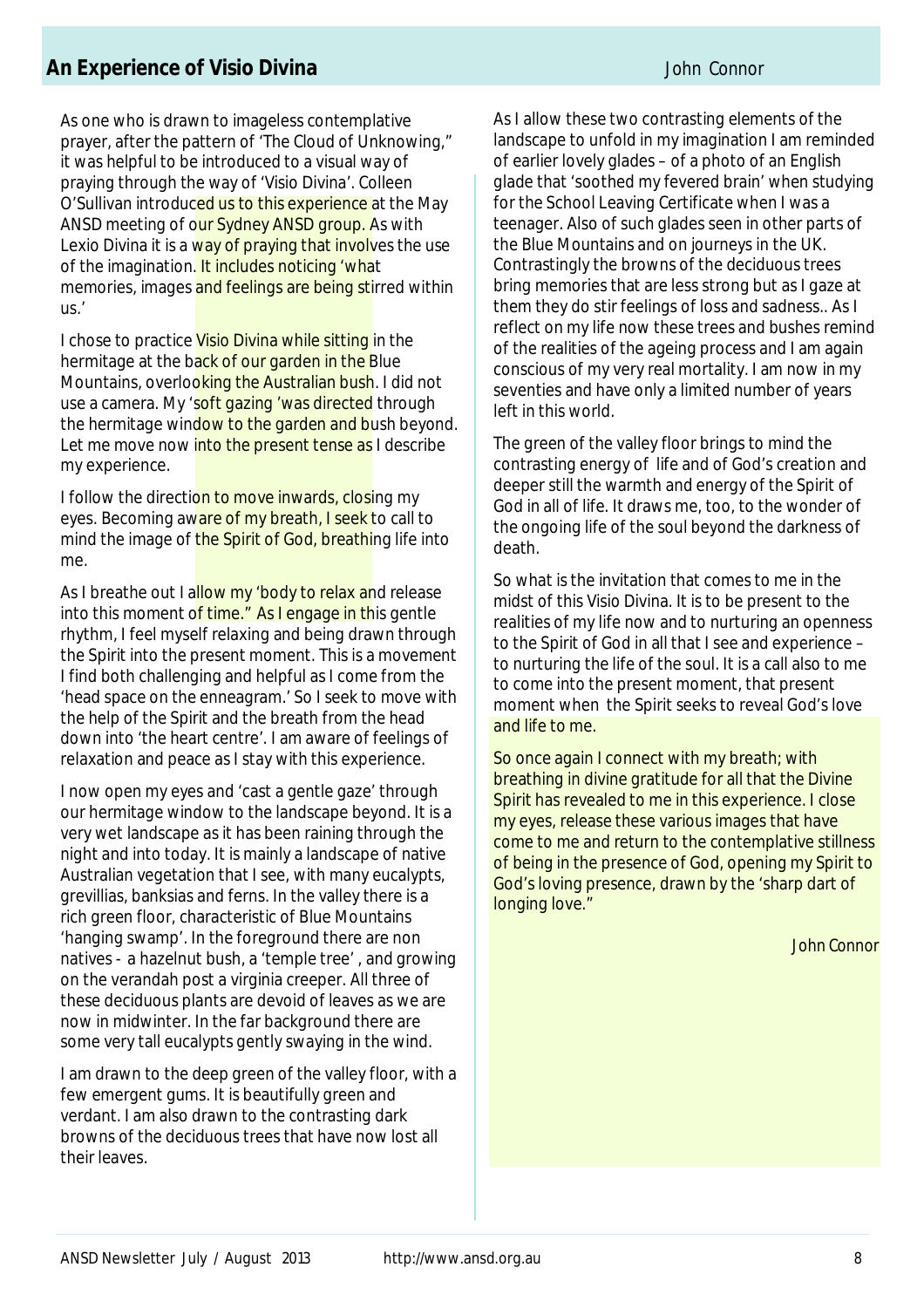### **ANNUAL GENERAL MEETING**

National Conference

Ibis Styles, Canberra, 203 Goyder Street, Narrabundah, Canberra ACT

September 14, 2013 at 5.20pm

#### **AGM AGENDA**

#### **Ordinary business:**

Welcome Present Apologies Minutes of last AGM Executive Report (President's Report) Financial Report Election of President **Secretary** Regional Representatives (at least 5) Membership Committee (3 members not on Executive)

*Nominations will be accepted from the floor of the meeting, but prior consent to nomination must have been obtained from anyone nominated but not present at the AGM.*

#### **Specific business as indicated below:**

Notice of Motion *To comply with the requirements of the Associations Incorporation Reform Act 2012, the Constitution of the Australian Network for Spiritual Direction Inc. be amended as proposed.*

Brief Regional Reports

ANSD Conference 2014

\* Notes on the proposed amendments to the Constitution follow on page 10.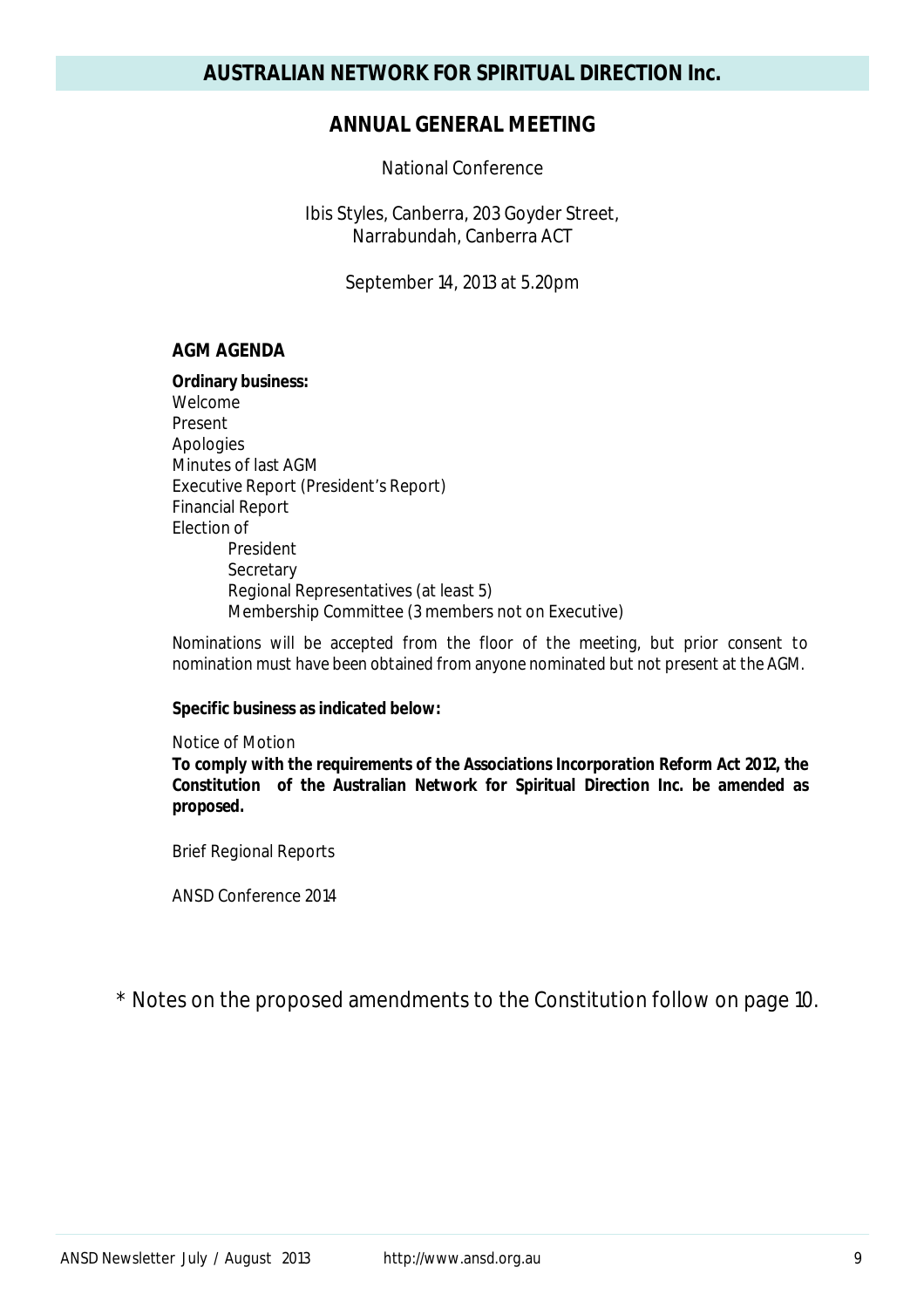• In 2012 the Act covering incorporated bodies in Victoria was amended and in the light of this our constitution has to be amended. I have worked on the constitution to address the matters required and the amended constitution will be presented to the AGM for approval. If approved by the meeting the constitution will be forwarded to the department of Consumer Affairs for ratification. Our existing incorporation details are not changed. Our certificate of incorporation is still valid.

The principal areas that have to be addressed are the following:

- The office of Public Officer ceases to exist. Under the new legislation the role they used to perform is now covered by the Secretary. The secretary unlike the public officer under the old legislation does not have to reside in Victoria.
- The Statement of purposes will be considered part of the Constitution and not set out as a separate statement as previously.
- The financial arrangements have changed. The executive have to have the financial statements prepared one month after the end of our financial year, ratify them and then present them to members at the AGM.
- As well as the above, the new rules or constitution must address the following matters:
	- Members' rights and obligations
	- Defining in more detail office holders and their duties
	- $\Diamond$  Procedures for resignation and cessation of membership
	- $\Diamond$  The process for the appointment and termination of the secretary
	- $\Diamond$  Preparing and keeping minutes of general meetings
	- Provisions for members to access and obtain copies of minutes of general meetings, including financial statements submitted at a general meeting.

With the agreement of the executive I am sending with the notice of the AGM a copy of the DRAFT amended constitution for members' information and consideration.

#### **I ask that individual members and regional groups consider this constitution and contact me with comments/suggestions or enquire from me if you have questions. With the benefit of input from members, I can then make changes to the constitution which will be presented at the AGM.**

Of course you can visit the Consumer Affairs website at www.consumer affairs.vic.gov.au/associations

Thanks in anticipation of your involvement.

Adrian Jones amjones7@bigpond.com 03 9439 1545

\* A copy of the DRAFT amended constitution has been mailed to all members. If you have not received a copy of the constitution, please contact the Public Officer, Adrian Jones at the above email address or phone number.